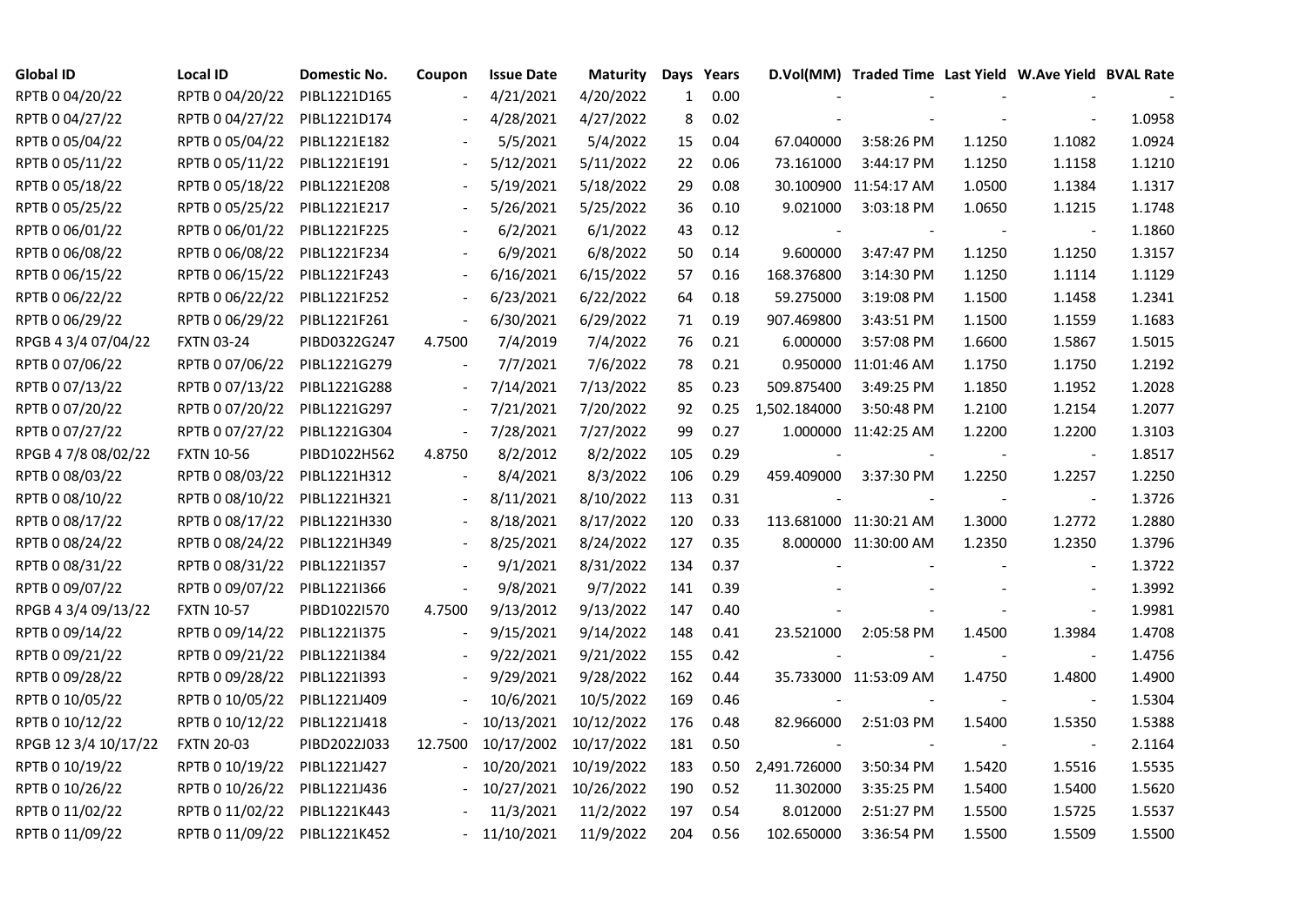| <b>Global ID</b>     | <b>Local ID</b>   | Domestic No. | Coupon                   | <b>Issue Date</b> | <b>Maturity</b> |     | Days Years |                          | D.Vol(MM) Traded Time Last Yield W.Ave Yield BVAL Rate |        |                          |        |
|----------------------|-------------------|--------------|--------------------------|-------------------|-----------------|-----|------------|--------------------------|--------------------------------------------------------|--------|--------------------------|--------|
| RPTB 0 11/16/22      | RPTB 0 11/16/22   | PIBL1221K461 |                          | 11/17/2021        | 11/16/2022      | 211 | 0.58       |                          |                                                        |        |                          | 1.5420 |
| RPTB 0 11/23/22      | RPTB 0 11/23/22   | PIBL1221K470 |                          | 11/24/2021        | 11/23/2022      | 218 | 0.60       |                          |                                                        |        |                          | 1.5495 |
| RPTB 0 11/29/22      | RPTB 0 11/29/22   | PIBL1221L488 |                          | 12/1/2021         | 11/29/2022      | 224 | 0.61       | 20.211000                | 2:13:33 PM                                             | 1.5500 | 1.5437                   | 1.5592 |
| RPGB 4 5/8 12/04/22  | RTB 05-11         | PIID0522L114 | 4.6250                   | 12/4/2017         | 12/4/2022       | 229 | 0.63       | 2,380.540000             | 3:49:01 PM                                             | 2.4500 | 2.4932                   | 2.4467 |
| RPGB 4 12/06/22      | <b>FXTN 10-58</b> | PIBD1022L585 | 4.0000                   | 12/6/2012         | 12/6/2022       | 231 | 0.63       | 0.500000                 | 2:47:45 PM                                             | 2.5000 | 2.5000                   | 2.3573 |
| RPTB 0 12/07/22      | RPTB 0 12/07/22   | PIBL1221L497 |                          | 12/7/2021         | 12/7/2022       | 232 | 0.64       | 40.000000                | 3:29:40 PM                                             | 1.5850 | 1.5850                   | 1.5775 |
| RPTB 0 12/14/22      | RPTB 0 12/14/22   | PIBL1221L503 |                          | 12/15/2021        | 12/14/2022      | 239 | 0.65       | 1.802000                 | 2:42:07 PM                                             | 1.5500 | 1.5500                   | 1.5814 |
| RPTB 0 01/04/23      | RPTB 0 01/04/23   | PIBL1222A013 |                          | 1/5/2022          | 1/4/2023        | 260 | 0.71       |                          |                                                        |        | $\overline{\phantom{a}}$ | 1.6169 |
| RPTB 0 01/11/23      | RPTB 0 01/11/23   | PIBL1222A022 |                          | 1/12/2022         | 1/11/2023       | 267 | 0.73       |                          |                                                        |        |                          | 1.6000 |
| RPTB 0 01/18/23      | RPTB 0 01/18/23   | PIBL1222A031 |                          | 1/19/2022         | 1/18/2023       | 274 | 0.75       |                          |                                                        |        | $\overline{\phantom{a}}$ | 1.6241 |
| RPTB 0 01/25/23      | RPTB 0 01/25/23   | PIBL1222A040 |                          | 1/26/2022         | 1/25/2023       | 281 | 0.77       | 0.214000                 | 9:47:38 AM                                             | 1.5500 | 1.5500                   | 1.6415 |
| RPTB 0 02/01/23      | RPTB 0 02/01/23   | PIBL1222B058 |                          | 2/2/2022          | 2/1/2023        | 288 | 0.79       |                          |                                                        |        | $\blacksquare$           | 1.6194 |
| RPTB 0 02/08/23      | RPTB 0 02/08/23   | PIBL1222B067 | $\overline{\phantom{a}}$ | 2/9/2022          | 2/8/2023        | 295 | 0.81       |                          | 8.583000 11:44:29 AM                                   | 1.6250 | 1.6250                   | 1.6300 |
| RPGB 4 3/8 02/11/23  | RTB 03-10         | PIID0323B101 | 4.3750                   | 2/11/2020         | 2/11/2023       | 298 | 0.82       | 115.770000               | 3:47:21 PM                                             | 2.5750 | 2.5091                   | 2.4762 |
| RPTB 0 02/15/23      | RPTB 0 02/15/23   | PIBL1222B076 |                          | 2/16/2022         | 2/15/2023       | 302 | 0.83       |                          |                                                        |        | $\overline{\phantom{a}}$ | 1.6919 |
| RPGB 13 02/20/23     | <b>FXTN 20-04</b> | PIBD2023B048 | 13.0000                  | 2/20/2003         | 2/20/2023       | 307 | 0.84       |                          |                                                        |        |                          | 2.4788 |
| RPTB 0 02/22/23      | RPTB 0 02/22/23   | PIBL1222B085 |                          | 2/23/2022         | 2/22/2023       | 309 | 0.85       |                          |                                                        |        | $\overline{\phantom{a}}$ | 1.6952 |
| RPGB 5 1/2 03/08/23  | <b>FXTN 05-75</b> | PIBD0523C752 | 5.5000                   | 3/8/2018          | 3/8/2023        | 323 | 0.88       | 171.000000               | 3:41:20 PM                                             | 2.6000 | 2.5797                   | 2.5765 |
| RPTB 0 03/15/23      | RPTB 0 03/15/23   | PIBL1222C119 |                          | 3/16/2022         | 3/15/2023       | 330 | 0.90       |                          | 2.024000 11:03:16 AM                                   | 1.6500 | 1.6500                   | 1.7571 |
| RPTB 0 03/22/23      | RPTB 0 03/22/23   | PIBL1222C128 |                          | 3/23/2022         | 3/22/2023       | 337 | 0.92       |                          | 1.100000 10:31:02 AM                                   | 1.8000 | 1.8000                   | 1.7839 |
| RPTB 0 04/05/23      | RPTB 0 04/05/23   | PIBL1222D145 |                          | 4/6/2022          | 4/5/2023        | 351 | 0.96       | 1.000000                 | 2:24:05 PM                                             | 1.7800 | 1.7800                   | 1.8141 |
| RPTB 0 04/12/23      | RPTB 0 04/12/23   | PIBL1222D154 |                          | 4/13/2022         | 4/12/2023       | 358 | 0.98       |                          | 120.010000 11:22:49 AM                                 | 1.8000 | 1.8022                   | 1.7988 |
| RPTB 0 04/19/23      | RPTB 0 04/19/23   | PIBL1222D163 |                          | 4/20/2022         | 4/19/2023       | 365 | 1.00       | 78.992000                | 3:50:21 PM                                             | 1.8500 | 1.8430                   | 1.8807 |
| RPGB 3 1/2 04/21/23  | <b>FXTN 07-58</b> | PIBD0723D588 | 3.5000                   | 4/21/2016         | 4/21/2023       | 367 | 1.01       | 1,597.868000             | $3:41:13$ PM                                           | 2.5900 | 2.5059                   | 2.5497 |
| RPGB 11 7/8 05/29/23 | <b>FXTN 20-05</b> | PIBD2023E054 | 11.8750                  | 5/29/2003         | 5/29/2023       | 405 | 1.11       |                          |                                                        |        | $\overline{\phantom{a}}$ | 2.7220 |
| RPGB 3 1/4 08/15/23  | RTB 10-04         | PIID1023H046 | 3.2500                   | 8/15/2013         | 8/15/2023       | 483 | 1.32       | 134.500000               | 2:42:09 PM                                             | 3.1500 | 3.0149                   | 3.0063 |
| RPGB 2 3/8 09/10/23  | <b>FXTN 03-25</b> | PIBD0323I252 | 2.3750                   | 9/10/2020         | 9/10/2023       | 509 | 1.39       | 58.975000                | 3:18:45 PM                                             | 3.1000 | 2.9321                   | 3.0549 |
| RPGB 11 3/8 10/23/23 | <b>FXTN 20-06</b> | PIBD2023J068 | 11.3750                  | 10/23/2003        | 10/23/2023      | 552 | 1.51       | $\overline{\phantom{a}}$ |                                                        |        | $\blacksquare$           | 3.0489 |
| RPGB 2 3/8 03/09/24  | RTB 03-11         | PIID0324C115 | 2.3750                   | 3/9/2021          | 3/9/2024        | 690 | 1.89       | 164.830000               | 3:19:34 PM                                             | 3.0500 | 2.9173                   | 2.9005 |
| RPGB 6 1/4 03/12/24  | RTB 05-12         | PIID0524C129 | 6.2500                   | 3/12/2019         | 3/12/2024       | 693 | 1.90       | 2.200000                 | 2:04:16 PM                                             | 3.2000 | 3.1661                   | 3.2500 |
| RPGB 4 1/2 04/20/24  | <b>FXTN 07-59</b> | PIBD0724D595 | 4.5000                   | 4/20/2017         | 4/20/2024       | 732 | 2.00       |                          |                                                        |        |                          | 3.4491 |
| RPGB 12 3/8 06/03/24 | <b>FXTN 20-07</b> | PIBD2024F075 | 12.3750                  | 6/3/2004          | 6/3/2024        | 776 | 2.13       |                          |                                                        |        | $\overline{\phantom{a}}$ | 3.5449 |
| RPGB 12 7/8 08/05/24 | <b>FXTN 20-08</b> | PIBD2024H086 | 12.8750                  | 8/5/2004          | 8/5/2024        | 839 | 2.30       |                          |                                                        |        |                          | 3.6821 |
| RPGB 4 1/8 08/20/24  | <b>FXTN 10-59</b> | PIBD1024H595 | 4.1250                   | 8/20/2014         | 8/20/2024       | 854 | 2.34       |                          |                                                        |        | $\blacksquare$           | 3.7208 |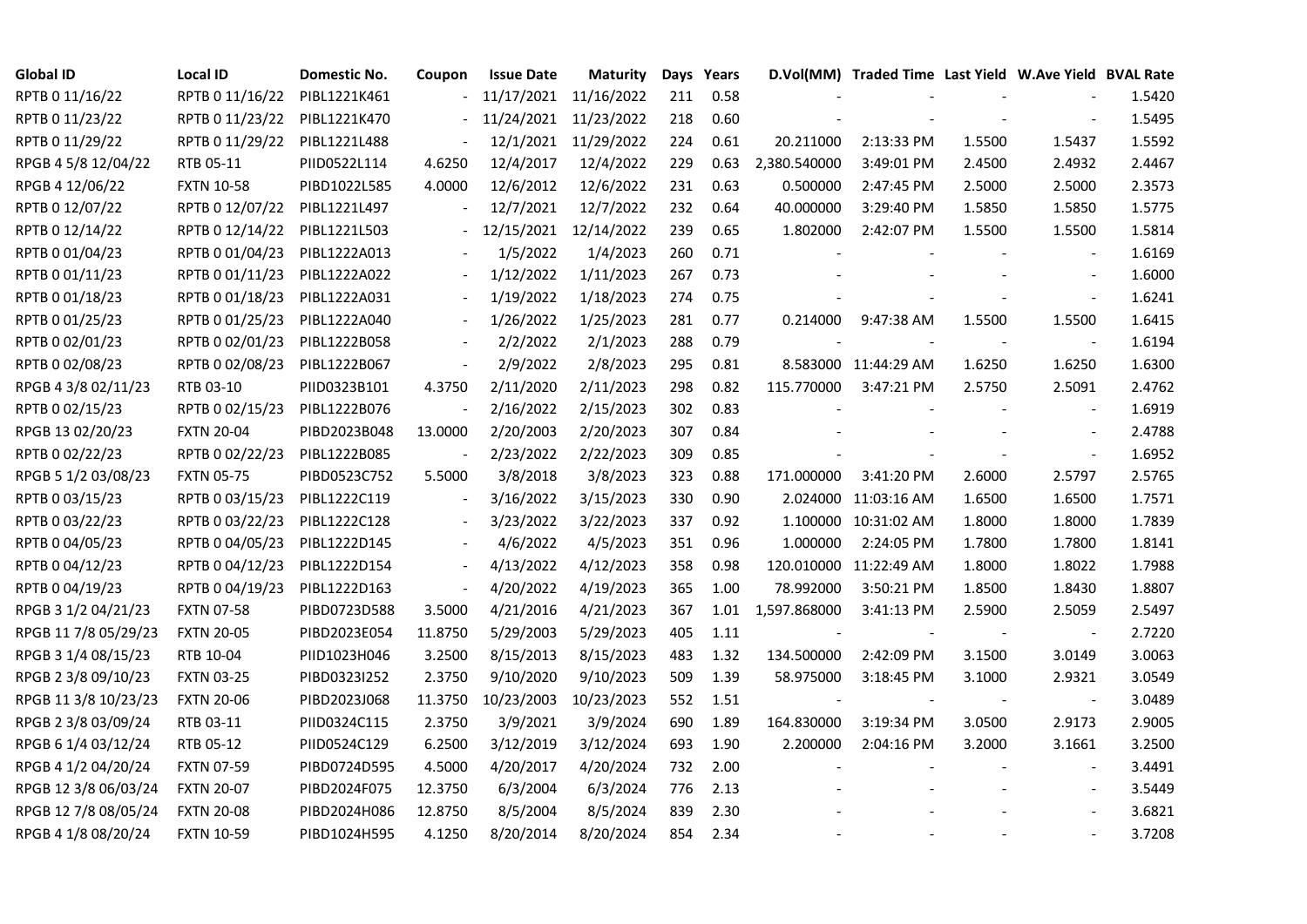| <b>Global ID</b>     | <b>Local ID</b>   | Domestic No. | Coupon  | <b>Issue Date</b> | <b>Maturity</b>  |     | Days Years |                          | D.Vol(MM) Traded Time Last Yield W.Ave Yield BVAL Rate |        |                          |        |
|----------------------|-------------------|--------------|---------|-------------------|------------------|-----|------------|--------------------------|--------------------------------------------------------|--------|--------------------------|--------|
| RPGB 4 1/4 10/17/24  | <b>FXTN 05-76</b> | PIBD0524J762 | 4.2500  | 10/17/2019        | 10/17/2024       | 912 | 2.50       |                          | 0.658000 10:26:04 AM                                   | 3.7000 | 3.7000                   | 3.8429 |
| RPGB 13 3/4 11/11/24 | <b>FXTN 20-09</b> | PIBD2024K091 | 13.7500 | 11/11/2004        | 11/11/2024       | 937 | 2.57       |                          |                                                        |        | $\overline{\phantom{a}}$ | 3.8954 |
| RPGB 4 1/4 04/07/25  | <b>FXTN 03-27</b> | PIBD0325D270 | 4.2500  | 4/7/2022          | 4/7/2025 1,084   |     | 2.97       | 306.620000               | 3:54:31 PM                                             | 4.3500 | 4.3092                   | 4.3328 |
| RPGB 5 3/4 04/12/25  | FXTN 07-61        | PIBD0725D618 | 5.7500  | 4/12/2018         | 4/12/2025 1,089  |     | 2.98       | 100.500000               | 3:56:51 PM                                             | 4.2750 | 4.3149                   | 4.3150 |
| RPGB 12 1/8 04/14/25 | <b>FXTN 20-10</b> | PIBD2025D103 | 12.1250 | 4/14/2005         | 4/14/2025 1,091  |     | 2.99       |                          |                                                        |        | $\overline{\phantom{a}}$ | 4.2308 |
| RPGB 2 5/8 08/12/25  | RTB 05-13         | PIID0525H130 | 2.6250  | 8/12/2020         | 8/12/2025 1,211  |     | 3.32       | 116.000000               | 2:49:08 PM                                             | 4.0700 | 4.4040                   | 4.4283 |
| RPGB 3 5/8 09/09/25  | <b>FXTN 10-60</b> | PIBD10251608 | 3.6250  | 9/9/2015          | 9/9/2025 1,239   |     | 3.39       |                          | 2.000000 10:33:28 AM                                   | 4.3000 | 4.3000                   | 4.4405 |
| RPGB 12 1/8 10/20/25 | <b>FXTN 20-11</b> | PIBD2025J116 | 12.1250 | 10/20/2005        | 10/20/2025 1,280 |     | 3.50       |                          |                                                        |        |                          | 4.5636 |
| RPGB 18 1/4 11/29/25 | <b>FXTN 25-01</b> | PIBD2525K015 | 18.2500 | 11/29/2000        | 11/29/2025 1,320 |     | 3.61       |                          |                                                        |        |                          | 4.6337 |
| RPGB 10 1/4 01/19/26 | <b>FXTN 20-12</b> | PIBD2026A122 | 10.2500 | 1/19/2006         | 1/19/2026 1,371  |     | 3.75       |                          |                                                        |        | $\overline{\phantom{a}}$ | 4.7209 |
| RPGB 6 1/4 02/14/26  | <b>FXTN 07-62</b> | PIBD0726B627 | 6.2500  | 2/14/2019         | 2/14/2026 1,397  |     | 3.83       |                          |                                                        |        | $\blacksquare$           | 4.8231 |
| RPGB 3 3/8 04/08/26  | <b>FXTN 05-77</b> | PIBD0526D772 | 3.3750  | 4/8/2021          | 4/8/2026 1,450   |     | 3.97       | 1,552.500000             | 3:58:49 PM                                             | 5.1100 | 5.0285                   | 5.1186 |
| RPGB 3 1/2 09/20/26  | RTB 10-05         | PIID1026I057 | 3.5000  | 9/20/2016         | 9/20/2026 1,615  |     | 4.42       | 6.000000                 | 2:02:57 PM                                             | 5.0300 | 5.0400                   | 5.0670 |
| RPGB 6 1/4 10/20/26  | RTB 15-01         | PIID1526J019 | 6.2500  | 10/20/2011        | 10/20/2026 1,645 |     | 4.50       | 17.000000                | 3:45:45 PM                                             | 5.1600 | 5.0471                   | 5.1034 |
| RPGB 8 12/07/26      | <b>FXTN 20-13</b> | PIBD2026L139 | 8.0000  | 12/7/2006         | 12/7/2026 1,693  |     | 4.64       |                          |                                                        |        | $\overline{\phantom{a}}$ | 5.1615 |
| RPGB 5 3/8 03/01/27  | RTB 15-02         | PIID1527C023 | 5.3750  | 3/1/2012          | 3/1/2027 1,777   |     | 4.87       |                          |                                                        |        | $\overline{a}$           | 5.2633 |
| RPGB 4 7/8 03/04/27  | RTB 05-15         | PIID0527C159 | 4.8750  | 3/4/2022          | 3/4/2027 1,780   |     | 4.87       | 1,097.588000             | 3:59:12 PM                                             | 5.2500 | 5.0992                   | 5.2460 |
| RPGB 4 3/4 05/04/27  | <b>FXTN 10-61</b> | PIBD1027E617 | 4.7500  | 5/4/2017          | 5/4/2027 1,841   |     | 5.04       | 8.000000                 | 2:07:48 PM                                             | 5.2800 | 5.2900                   | 5.4225 |
| RPGB 4 5/8 06/02/27  | RTB 05-14         | PIID0527L140 | 4.6250  | 12/2/2021         | 6/2/2027 1,870   |     | 5.12       | 714.000000               | 3:05:19 PM                                             | 5.2000 | 5.1019                   | 5.0867 |
| RPGB 8 5/8 09/06/27  | <b>FXTN 20-14</b> | PIBD2027I140 | 8.6250  | 9/6/2007          | 9/6/2027 1,966   |     | 5.38       | $\blacksquare$           |                                                        |        | $\blacksquare$           | 5.4509 |
| RPGB 6 1/4 03/22/28  | <b>FXTN 10-63</b> | PIBD1028C635 | 6.2500  | 3/22/2018         | 3/22/2028 2,164  |     | 5.93       | 0.260000                 | 2:34:39 PM                                             | 5.5000 | 5.5000                   | 5.6319 |
| RPGB 3 5/8 04/22/28  | <b>FXTN 07-64</b> | PIBD0728D649 | 3.6250  | 4/22/2021         | 4/22/2028 2,195  |     | 6.01       | 20.500000                | 3:20:43 PM                                             | 5.8500 | 5.4988                   | 5.6936 |
| RPGB 3 3/4 08/12/28  | <b>FXTN 07-65</b> | PIBD0728H654 | 3.7500  | 8/12/2021         | 8/12/2028 2,307  |     | 6.32       | 2,528.100000             | 3:58:37 PM                                             | 5.7000 | 5.7817                   | 5.7546 |
| RPGB 9 1/2 12/04/28  | <b>FXTN 20-15</b> | PIBD2028L151 | 9.5000  | 12/4/2008         | 12/4/2028 2,421  |     | 6.63       |                          |                                                        |        | $\overline{\phantom{a}}$ | 5.7504 |
| RPGB 67/8 01/10/29   | <b>FXTN 10-64</b> | PIBD1029A644 | 6.8750  | 1/10/2019         | 1/10/2029 2,458  |     | 6.73       | 6.000000                 | 2:08:01 PM                                             | 5.6800 | 5.6900                   | 5.8137 |
| RPGB 8 3/4 05/27/30  | <b>FXTN 20-16</b> | PIBD2030E166 | 8.7500  | 5/27/2010         | 5/27/2030 2,960  |     | 8.10       |                          |                                                        |        | $\overline{\phantom{a}}$ | 5.8947 |
| RPGB 2 7/8 07/09/30  | <b>FXTN 10-65</b> | PIBD1030G655 | 2.8750  | 7/9/2020          | 7/9/2030 3,003   |     | 8.22       |                          |                                                        |        | $\blacksquare$           | 5.7751 |
| RPGB 12 1/2 07/28/30 | <b>FXTN 25-02</b> | PIBD2530G029 | 12.5000 | 7/28/2005         | 7/28/2030 3,022  |     | 8.27       |                          |                                                        |        | $\sim$                   | 5.9070 |
| RPGB 11 1/4 01/26/31 | <b>FXTN 25-03</b> | PIBD2531A032 | 11.2500 | 1/26/2006         | 1/26/2031 3,204  |     | 8.77       |                          |                                                        |        | $\overline{a}$           | 5.9433 |
| RPGB 8 07/19/31      | <b>FXTN 20-17</b> | PIBD2031G171 | 8.0000  | 7/19/2011         | 7/19/2031 3,378  |     | 9.25       | 8.100000                 | 2:15:18 PM                                             | 5.9000 | 5.9444                   | 6.0056 |
| RPGB 4 07/22/31      | <b>FXTN 10-66</b> | PIBD1031G662 | 4.0000  | 7/22/2021         | 7/22/2031 3,381  |     | 9.26       | 503.620000               | 3:37:07 PM                                             | 5.9200 | 5.9247                   | 5.9240 |
| RPGB 9 3/8 10/05/31  | <b>FXTN 25-04</b> | PIBD2531J042 | 9.3750  | 10/5/2006         | 10/5/2031 3,456  |     | 9.46       |                          |                                                        | $\sim$ | $\blacksquare$           | 5.9714 |
| RPGB 4 7/8 01/20/32  | <b>FXTN 10-67</b> | PIBD1032A675 | 4.8750  | 1/20/2022         | 1/20/2032 3,563  |     | 9.76       | 305.848000               | 2:12:38 PM                                             | 5.9500 | 5.9571                   | 5.9521 |
| RPGB 5 7/8 02/02/32  | <b>FXTN 20-18</b> | PIBD2032B183 | 5.8750  | 2/2/2012          | 2/2/2032 3,576   |     | 9.79       | $\overline{\phantom{a}}$ |                                                        |        | $\sim$                   | 5.9796 |